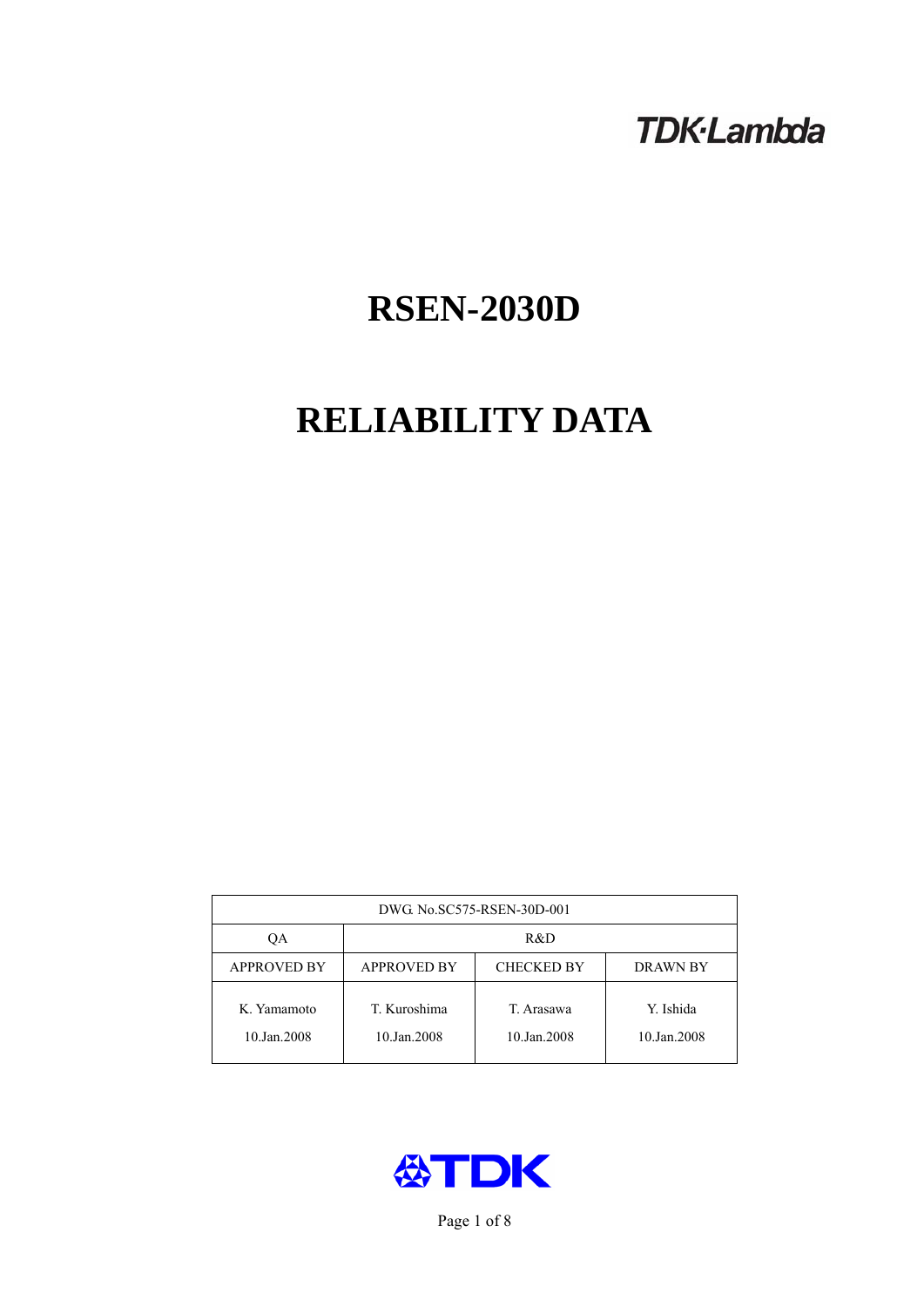#### **RSEN-2030D**

# **I N D E X**

|                                     | Page   |
|-------------------------------------|--------|
| 1. Calculated Values of MTBF        | Page-3 |
| 2. Vibration Test                   | Page-4 |
| 3. Heat Cycle Test                  | Page-5 |
| 4. Humidity Test                    | Page-6 |
| 5. High Temperature Resistance Test | Page-7 |
| 6. Low Temperature Storage Test     | Page-8 |

The following data are typical values. As all units have nearly the same characteristics, the data to be considered as ability values.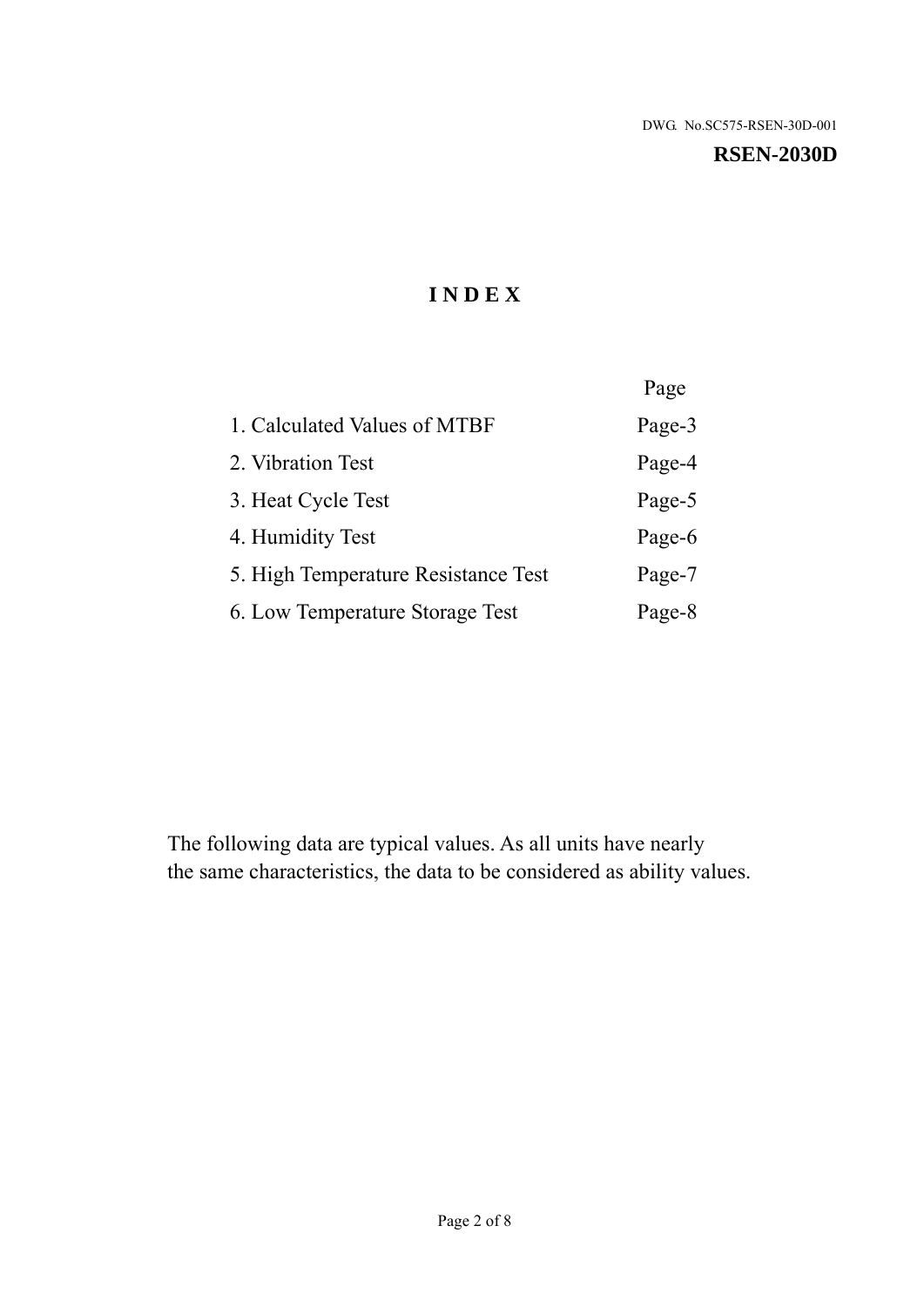#### **RSEN-2030D**

1. Calculated values of MTBF

MODEL : RSEN-2030D

(1) Calculating Method

 Calculated based on parts stress reliability projection of MIL-HDBK-217F NOTICE2.

Individual failure rates  $\lambda$  G is given to each part and MTBF is calculated by the count of each part.

$$
MTBF = \frac{1}{\lambda_{\text{equip}}} = \frac{1}{\sum_{i=1}^{n} N_i (\lambda_G \pi_Q)_i} \times 10^6 \text{ (hours)}
$$

| $\lambda$ equip | : Total equipment failure rate (Failure $/ 10^6$ Hours)                   |
|-----------------|---------------------------------------------------------------------------|
| $\lambda$ G     | : Generic failure rate for the $\hbar$ generic part                       |
|                 | (Failure/ $10^6$ Hours)                                                   |
| Ni              | : Quantity of <i>i</i> th generic part                                    |
| N               | : Number of different generic part categories                             |
| $\pi$ Q         | : Generic quality factor for the <i>i</i> th generic part ( $\pi Q = 1$ ) |

- (2) MTBF Values
	- GF : Ground, Fixed

 $MTBF = 6,914,673$  (Hours)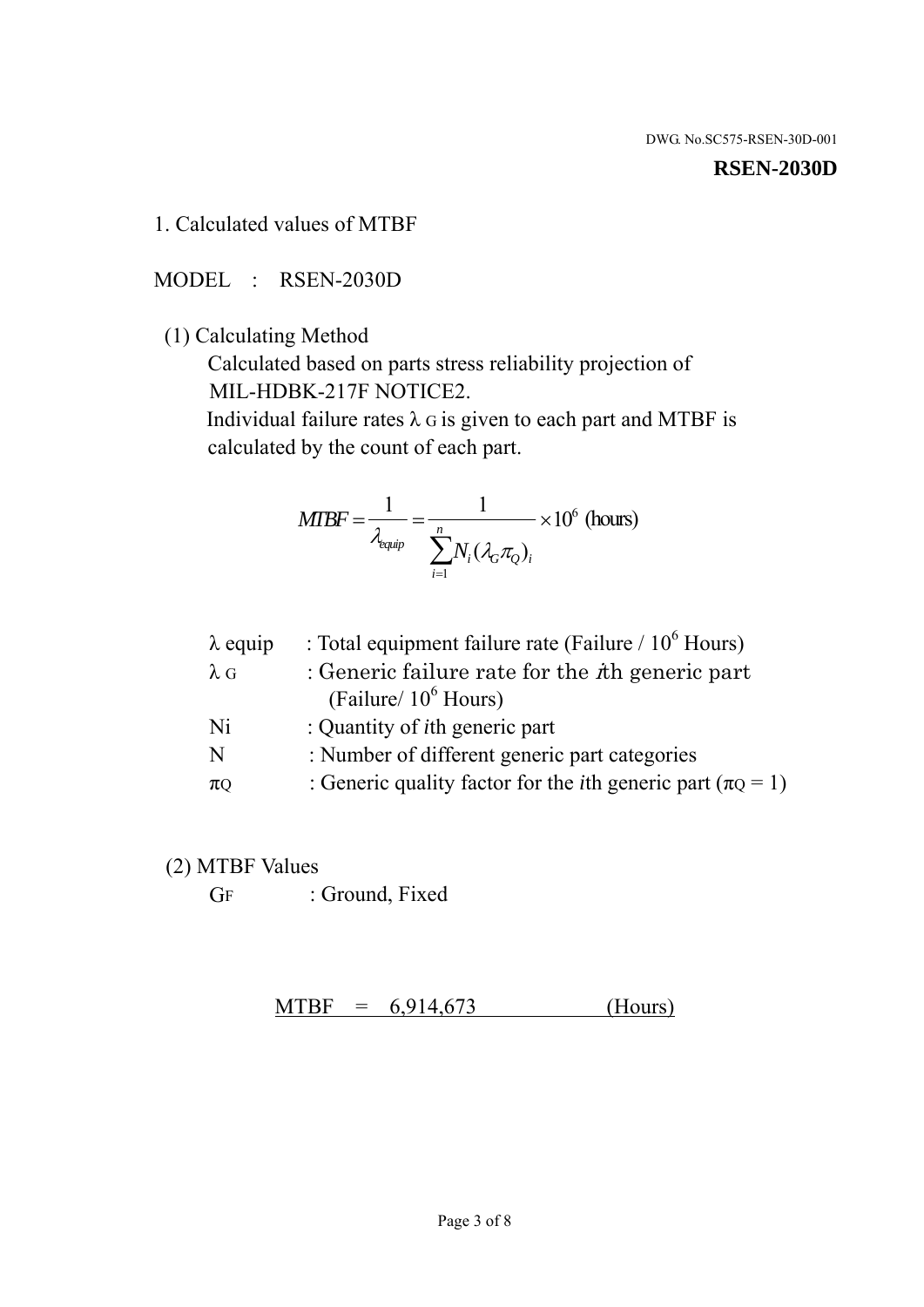#### **RSEN-2030D**

2. Vibration Test

## MODEL : RSEN-2030D (Representation Product : RSEN-2030D)

- (1) Vibration Test Class Frequency Variable Endurance Test
- (2) Equipment Used Controller VS-1000-6, Vibrator 905-FN ( IMV CORP.)
- (3) The Number of D.U.T. (Device Under Test) 5 units
- (4) Test Condition
	- · Frequency : 10~55Hz
	- $\cdot$  Acceleration : 9.8m/s<sup>2</sup>, Sweep for 1 min.
	- · Dimension and times : X, Y and Z directions for 1 hour each.

# (5) Test Method

Fix the D.U.T. on the fitting-stage

# (6) Test Results

PASS

#### Typical Sample Data

| ັ່                                 |                                 |                   |                     |                   |
|------------------------------------|---------------------------------|-------------------|---------------------|-------------------|
| Check item                         | Spec.                           |                   | <b>Before Test</b>  | After Test        |
| Attenuation (dB)                   | Differential Mode: 25dBmin.     | $0.4$ MHz         | 38.80               | 39.10             |
|                                    |                                 | 30 MHz            | 56.51               | 55.42             |
|                                    | Common Mode: 25dBmin.           | 2 MHz             | 36.23               | 36.01             |
|                                    |                                 | 30 MHz            | 37.14               | 36.63             |
| Leakage Current (mA)               | $1mA$ max. $(250V, 60Hz)$       | Line1             | 0.41                | 0.40              |
|                                    |                                 | Line <sub>2</sub> | 0.41                | 0.40              |
| DC Resistance $(m\Omega)$          | 6m $\Omega$ max.                |                   | 3.62                | 3.60              |
| <b>Test Voltage</b>                | $L-L: 1768Vdc$ 60s.             |                   | OK                  | OK.               |
|                                    | $L-E: 2500$ Vac 60s.            |                   |                     |                   |
| Isolation Resistance ( $M\Omega$ ) | $100M \Omega$ min. (500Vdc 60s) |                   | $4.0 \times 10^{6}$ | $4.0 \times 10^6$ |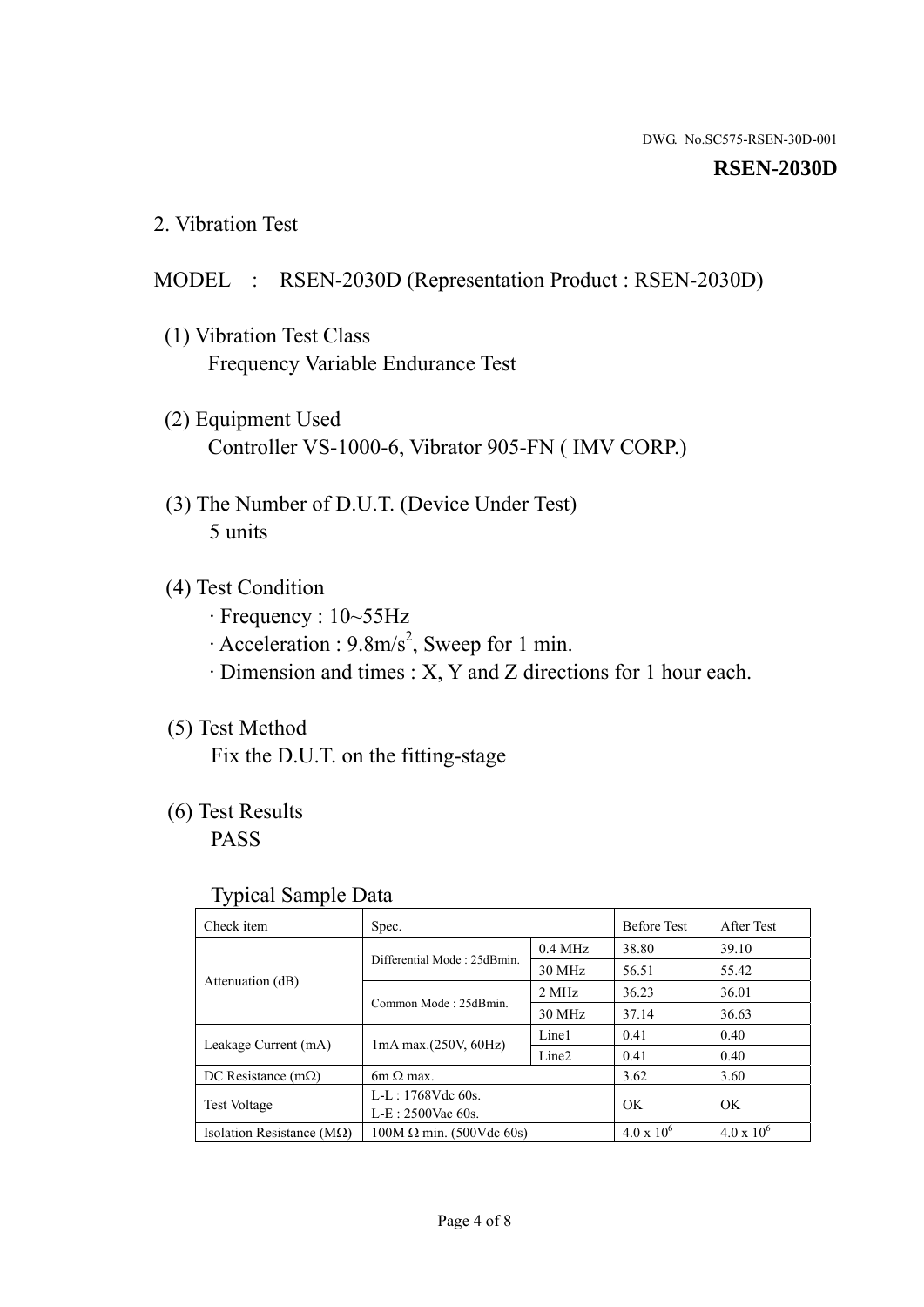3. Heat Cycle Test

# MODEL : RSEN-2030D (Representation Product : RSEN-2030)

- (1) Equipment Used TEMPERATURE CHAMBER TSA-71H-W (ESPEC CORP.)
- (2) The Number of D.U.T. (Device Under Test) 5 units
- (3) Test Conditions
	- · Ambient Temperature : -25~+85°C · Test Cycles : 100cycles
- 1 cycle +85°C  $-25^{\circ}$ C 30min. 30min. 3min.

(4) Test Method

 Before the test check if there is no abnormal characteristics and put the D.U.T. in the testing chamber. Then test it in the above cycles, After the test is completed leave it for 1 hour at room temperature and check it if there is no abnormal each characteristics.

(5) Test Results

PASS

| Check item                    | Spec.                           |                   | <b>Before Test</b> | After Test        |
|-------------------------------|---------------------------------|-------------------|--------------------|-------------------|
| Attenuation (dB)              | Differential Mode: 25dBmin.     | $0.4$ MHz         | 40.06              | 40.06             |
|                               |                                 | 30 MHz            | 55.64              | 57.12             |
|                               | Common Mode: 25dBmin.           | 2 MHz             | 35.40              | 36.74             |
|                               |                                 | 30 MHz            | 37.70              | 37.36             |
| Leakage Current (mA)          | $1mA$ max. $(250V, 60Hz)$       | Line1             | 0.41               | 0.49              |
|                               |                                 | Line <sub>2</sub> | 0.42               | 0.48              |
| DC Resistance $(m\Omega)$     | $6m \Omega$ max.                |                   | 3.48               | 3.22              |
| <b>Test Voltage</b>           | L-L: $1768V$ de $60s$ .         |                   | OK                 | OK                |
|                               | $L-E: 2500$ Vac 60s.            |                   |                    |                   |
| Isolation Resistance ( $MQ$ ) | $100M \Omega$ min. (500Vdc 60s) |                   | $9.5 \times 10^5$  | $9.4 \times 10^5$ |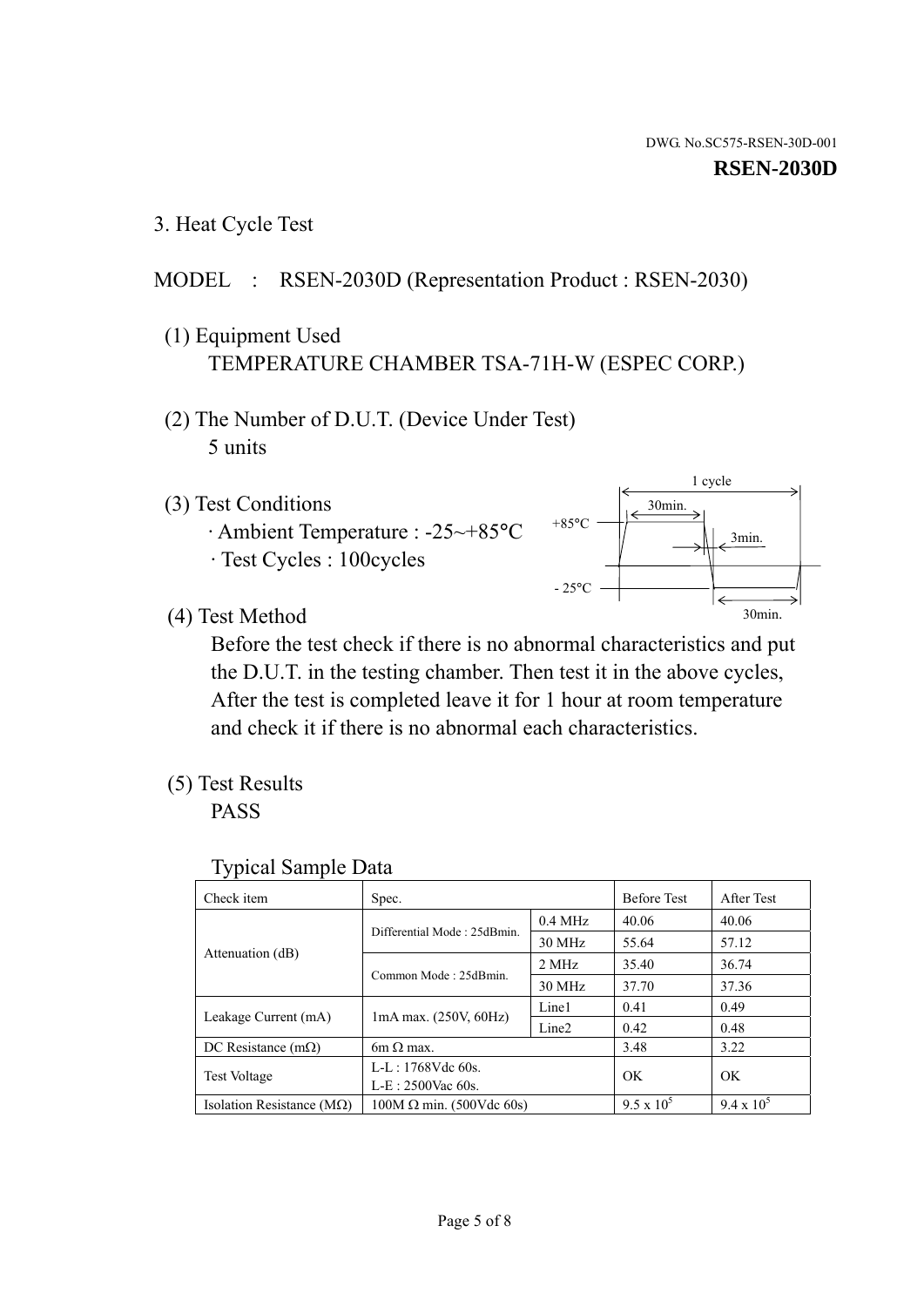4. Humidity Test

## MODEL : RSEN-2030D (Representation Product : RSEN-2030)

- (1) Equipment Used TEMP. & HUMID. CHAMBER PR-4KT (ESPEC CORP.)
- (2) The Number of D.U.T. (Device Under Test) 5 units

#### (3) Test Conditions

- · Ambient Temperature : +40°C
- · Test Time : 500 hours
- · Ambient Humidity : 90~95% RH No Dewdrop

## (4) Test Method

 Before the test check if there is no abnormal characteristics and put the D.U.T. in the testing chamber. Then test it in the above conditions. After the test is completed leave it for 1 hour at room temperature and check it if there is no abnormal each characteristics.

## (5) Test Results

PASS

| . .                                |                                 |                   |                     |                     |
|------------------------------------|---------------------------------|-------------------|---------------------|---------------------|
| Check item                         | Spec.                           |                   | <b>Before Test</b>  | After Test          |
| Attenuation (dB)                   | Differential Mode: 25dBmin.     | $0.4$ MHz         | 40.92               | 39.42               |
|                                    |                                 | 30 MHz            | 57.38               | 55.62               |
|                                    | Common Mode: 25dBmin.           | 2 MHz             | 36.16               | 36.22               |
|                                    |                                 | 30 MHz            | 37.34               | 37.92               |
| Leakage Current (mA)               | $1mA$ max. $(250V, 60Hz)$       | Line1             | 0.42                | 0.41                |
|                                    |                                 | Line <sub>2</sub> | 0.42                | 0.43                |
| DC Resistance $(m\Omega)$          | 6m $\Omega$ max.                |                   | 3.62                | 3.58                |
| <b>Test Voltage</b>                | $L-L: 1768Vdc$ 60s.             |                   | OK                  | OK                  |
|                                    | $L-E: 2500$ Vac 60s.            |                   |                     |                     |
| Isolation Resistance ( $M\Omega$ ) | $100M \Omega$ min. (500Vdc 60s) |                   | $3.6 \times 10^{6}$ | $4.5 \times 10^{6}$ |

#### Typical Sample Data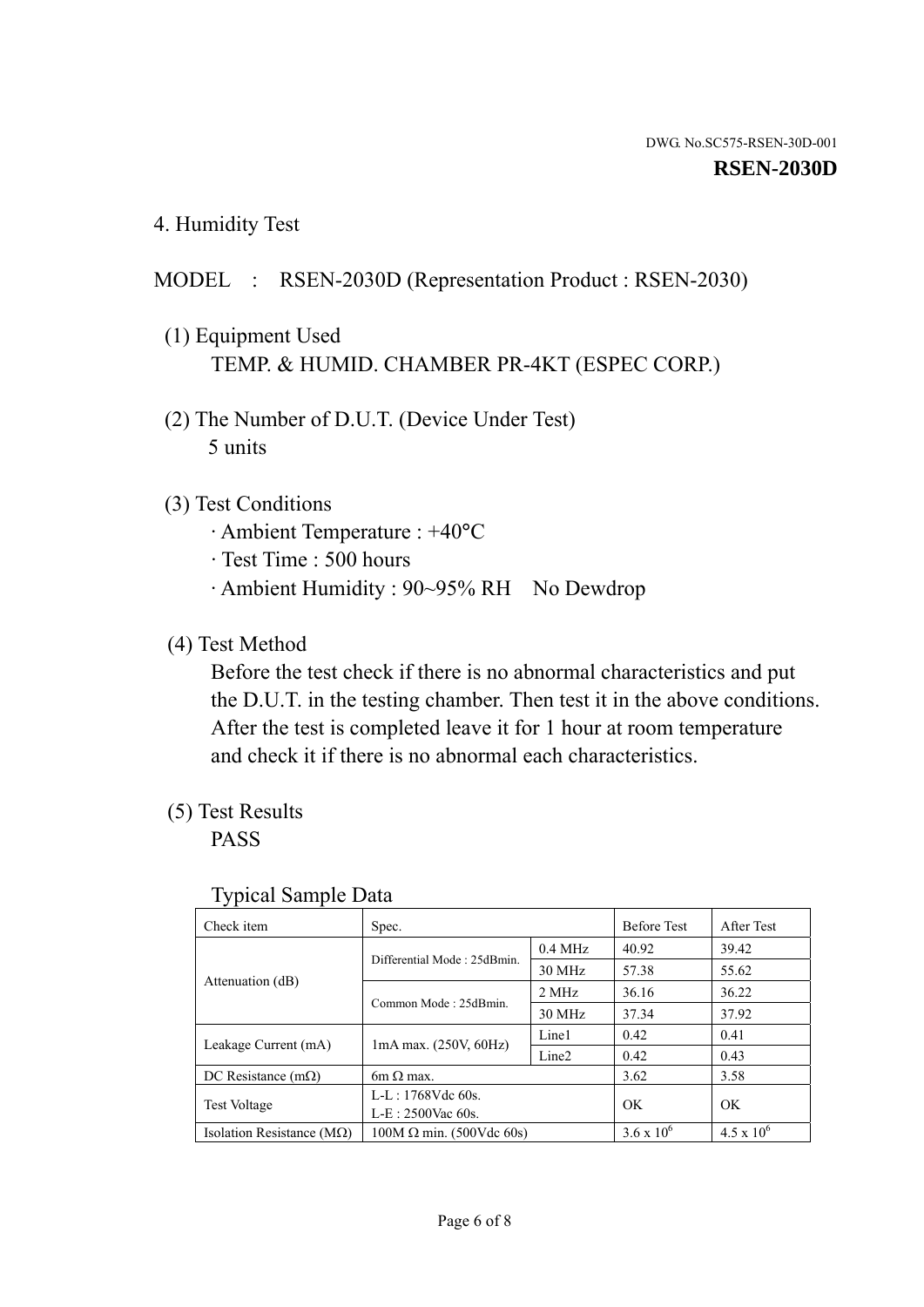5. High Temperature Resistance Test

## MODEL : RSEN-2030D (Representation Product : RSEN-2060)

- (1) Equipment Used TEMPERATURE CHAMBER PHH-300 ( ESPEC CORP.)
- (2) The Number of D.U.T. (Device Under Test) 5 units
- (3) Test Conditions
	- · Ambient Temperature : +55°C
	- · Test Time : 500 hours
	- · Operating : DC 60A
- (4) Test Method

 Before the test check if there is no abnormal characteristics and put the D.U.T. in the testing chamber. Then test it in the above conditions. After the test is completed leave it for 1 hour at room temperature and check it if there is no abnormal each characteristics.

(5) Test Results

PASS

| J 1                                |                                 |                   |                     |                     |
|------------------------------------|---------------------------------|-------------------|---------------------|---------------------|
| Check item                         | Spec.                           |                   | <b>Before Test</b>  | After Test          |
| Attenuation (dB)                   | Differential Mode: 25dBmin.     | $0.2$ MHz         | 57.86               | 58.52               |
|                                    |                                 | 30 MHz            | 52.04               | 51.94               |
|                                    | Common Mode: 25dBmin.           | 2 MHz             | 35.90               | 36.04               |
|                                    |                                 | 30 MHz            | 26.60               | 27.62               |
| Leakage Current (mA)               | $1mA$ max. $(250V, 60Hz)$       | Line1             | 0.45                | 0.46                |
|                                    |                                 | Line <sub>2</sub> | 0.46                | 0.46                |
| DC Resistance $(m\Omega)$          | $3m \Omega$ max.                |                   | 2.22                | 2.24                |
| <b>Test Voltage</b>                | $L-L: 1768Vdc$ 60s.             |                   | OK                  |                     |
|                                    | $L-E: 2500$ Vac 60s.            |                   |                     | OK                  |
| Isolation Resistance ( $M\Omega$ ) | $100M \Omega$ min. (500Vdc 60s) |                   | $4.1 \times 10^{6}$ | $4.6 \times 10^{6}$ |

#### Typical Sample Data